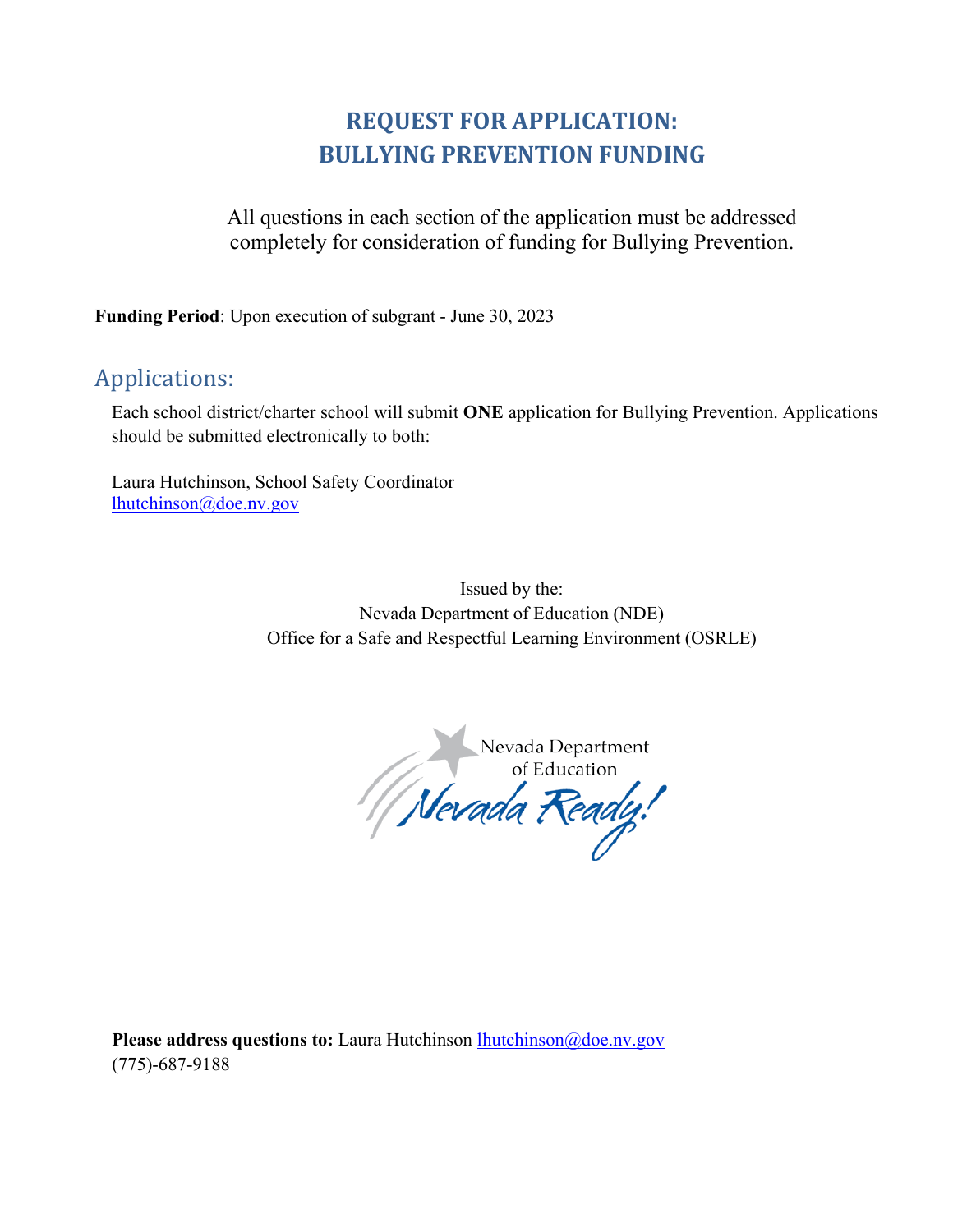# Restrictions/Conditions:

This request for funding must be used for one of the following activities:

- The establishment of programs to create a school environment that is free from bullying and cyberbullying.
- Providing training on the policies adopted by the district to prevent bullying and cyber-bullying.
- The development and implementation of procedures that allow students and staff to discuss bullying and cyber-bullying and the policies surrounding bullying and cyber-bullying.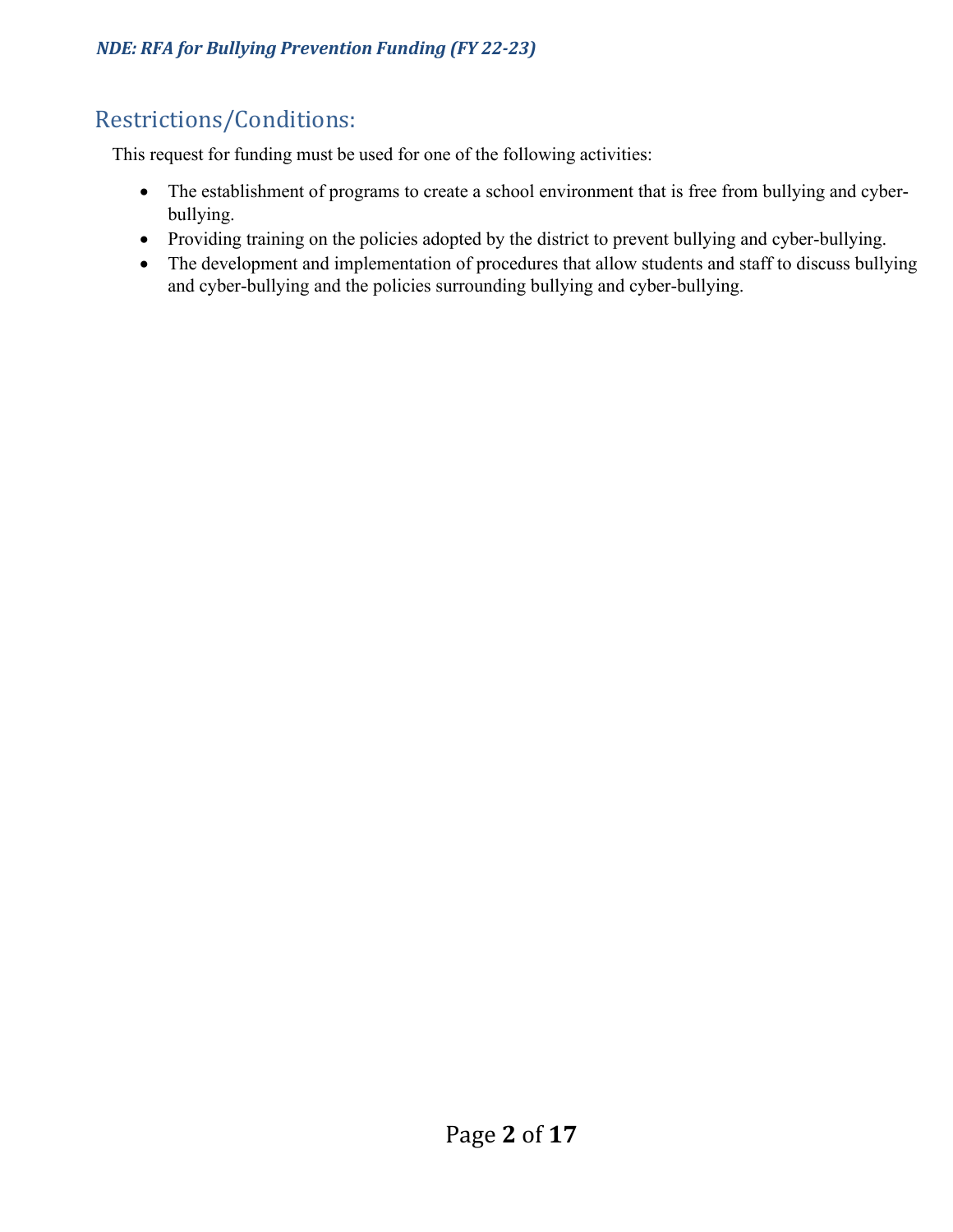# Table of Contents

# PART I: Application Requirements and Guidelines

- A. Introduction
- B. Eligible Applicants
- C. Goals
- D. Funding Information
- E. Participation and Evaluation
- F. Grant Technical Assistance
- G. Review Process
- H. Review Criteria
- I. Proposed Timeline

# PART II: Application

- J. District Contact Information
- K. Application Questions
- L. Certification
- M. Assurances

# PART III: Guidance Documents

- N. Budget Instructions
- O. Scoring Rubric

# PART IV: Appendices

- P. RFA Checklist
- Q. Budget Summary and Budget Narrative Template
- R. Statement of Certification
- S. General State Assurances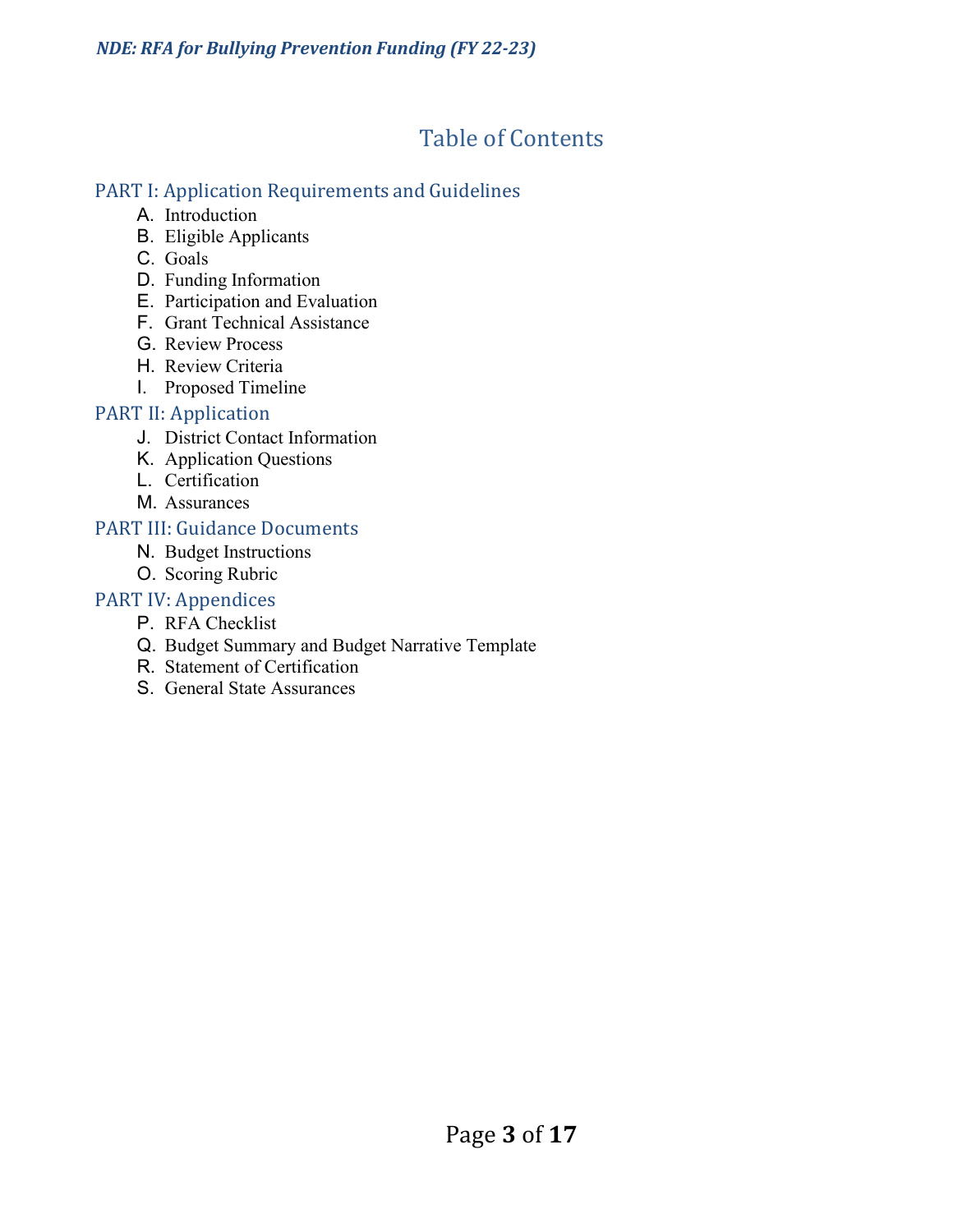# PART I: APPLICATION REQUIREMENTS and GUIDELINES

# A. Introduction

A learning environment that is safe and respectful is essential for the pupils enrolled in in Nevada schools. Nevada Revised Statute (NRS) 388.132 states any form of bullying/cyberbullying seriously interferes with educational opportunities. School districts and schools must train staff and students on Bullying prevention.

This application creates the mechanism for compliance with Legislative mandate while supporting districts in efforts to meet the unique needs of their school communities. It also acts as an agreement between the LEA and the SEA for creating the conditions necessary to support collaborative and responsive partnership as we work towards having bully free schools for all students and all staff.

#### **Applications submitted for funding should be less than \$10,000.00.**

#### B. Eligible Applicants

This request for new funding application is open to all Nevada public school districts and charter schools.

#### C. Goals

This request for funding must be used for one of the following activities:

- The establishment of programs to create a school environment that is free from bullying and cyber-bullying.
- Providing training on the policies adopted by the district to prevent bullying and cyber-bullying.
- The development and implementation of procedures that allow students and staff to discuss bullying and cyber-bullying and the policies surrounding bullying and cyber-bullying.

**Please note that all curriculum or associated supplies must be purchased no later than June 30, 2023.**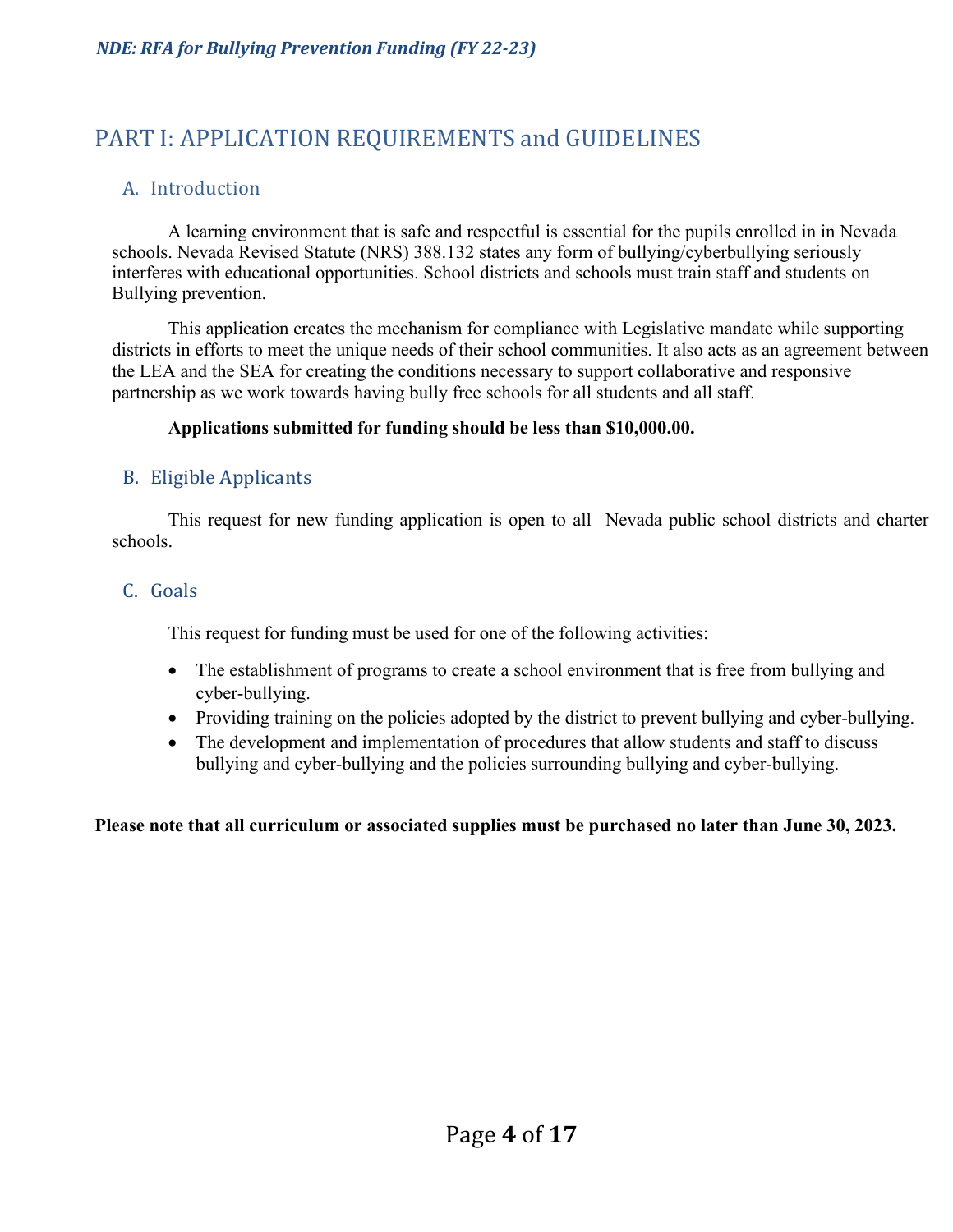# D. Funding Information

#### *Available Funds*

The Bullying Prevention available funding is \$15,000.00.

#### *Duration of Subgrants*

Awards from this application will begin upon execution of subgrant – June 30, 2023. Unexpended funds at the end of FY 23 will revert back to the state and will not carry forward for subgrantees.

#### *Use of Funds and Unauthorized Activities/Expenses*

Please see the Budget Instructions in Part III for more information regardingacceptable uses of funds as well as unauthorized activities and expenses for each program within this Bullying Prevention application.

#### **Please note that all curriculum or associated supplies must be purchased no later than June 30, 2023.**

#### E. Participation and Evaluation

#### *Participation*

As identified in the grant Assurances, schools and districts accept Bullying Prevention funding in accordance with applicable Federal and State statutes, regulations, programs, plans, and applications, and agree to administer the programs incompliance with all provision of such statutes, regulations, applications, policies and amendments.

#### *Evaluation*

Any funding awarded for Bullying Prevention will be awarded on a competitive basis. The total point possible per application for funding is 100. Scores will be assigned according to the maximum allowable points indicated on each elementof the application.

#### F. Grant Technical Assistance

All application materials and guidance documents can be found on the Department's website under the [Grants tab.](https://doe.nv.gov/Grants/Home/) The Office for a Safe and Respectful Learning Environment will provide ongoing collaborative support to subgrantees as needed.

#### G. Review Process

Applications will be reviewed in accordance with Department policies and protocols.

#### H. Review Criteria

Information regarding the review of applications can be found in the Scoring Rubric included in Part III. Additionally, approved expenses must fall within the constraints described in this RFA and all supporting documents including the Budget Instructions found in Part III.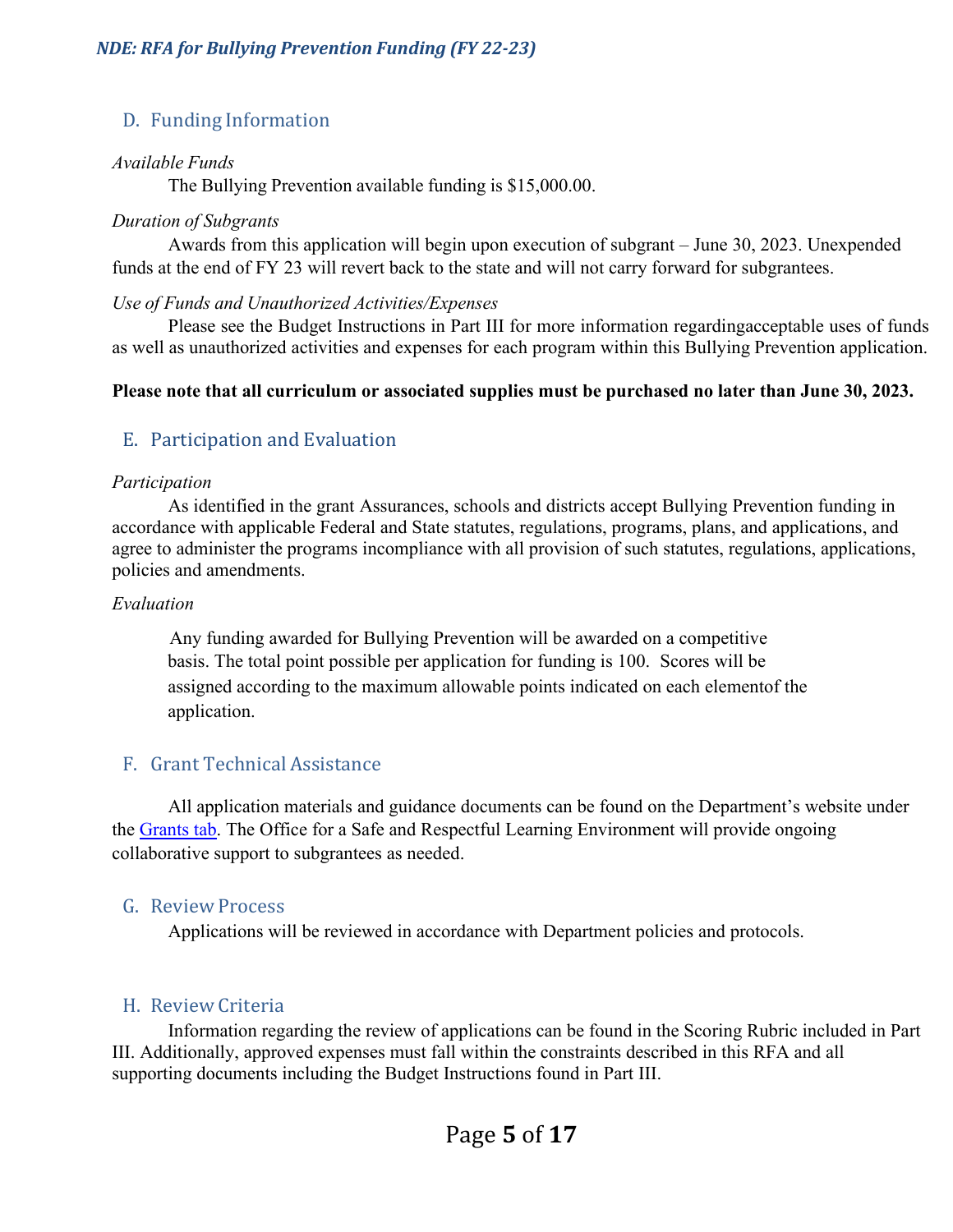Applications must be completed thoroughly and accurately to be considered for review (please review the RFA Checklist). Succinctness and clarity of information is encouraged in all narrative portions of the application.

| Date               | <b>Activity</b>                                                                         |
|--------------------|-----------------------------------------------------------------------------------------|
| May 1, 2022        | Application open                                                                        |
| May 30, 2022       | Application closed                                                                      |
| June 15, 2022      | Applicants notified of awarded funds                                                    |
| July 1, 2022       | Grants awarded to recipients                                                            |
| June 30, 2023      | End of project Fiscal Year                                                              |
|                    | All curriculum or associated supplies must be purchased no later than June 30,<br>2023. |
| September 30, 2023 | Fiscal year 2023 Final Financial Report (FFR) due to NDE on or before this<br>date.     |

#### I. Proposed Timeline (dates may change as needed)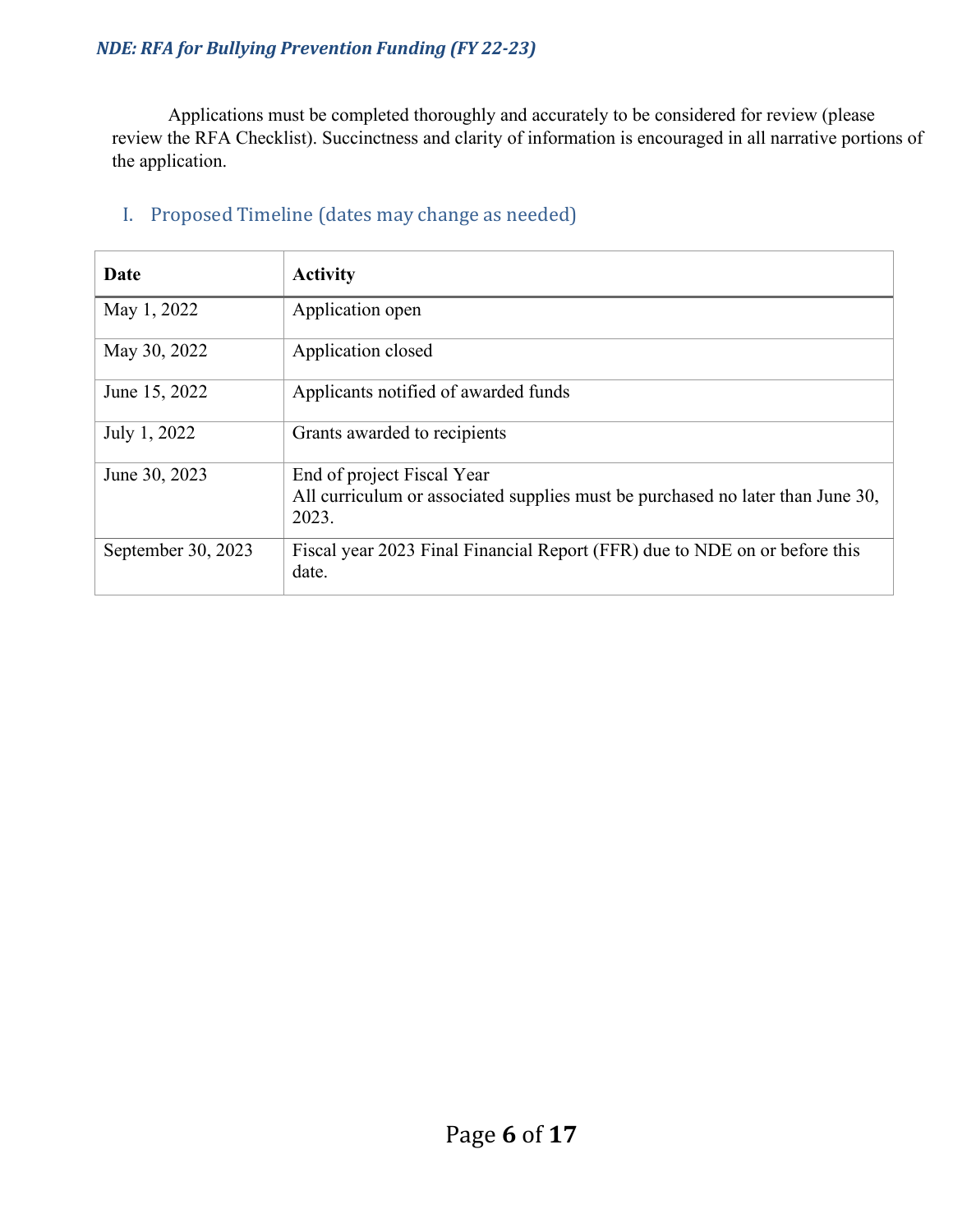# PART II: APPLICATION Bullying Prevention

# J. District Contact Information

School District/Charter School:

Superintendent:

Address:

Email:

Phone number:

Additional School District/Charter School Contact Information (as applicable):

School District/Charter School Contact Person:

Title/Role:

Address:

Email: Phone number:

School District/Charter School Contact Person:

Title/Role:

Address:

Email: Phone number: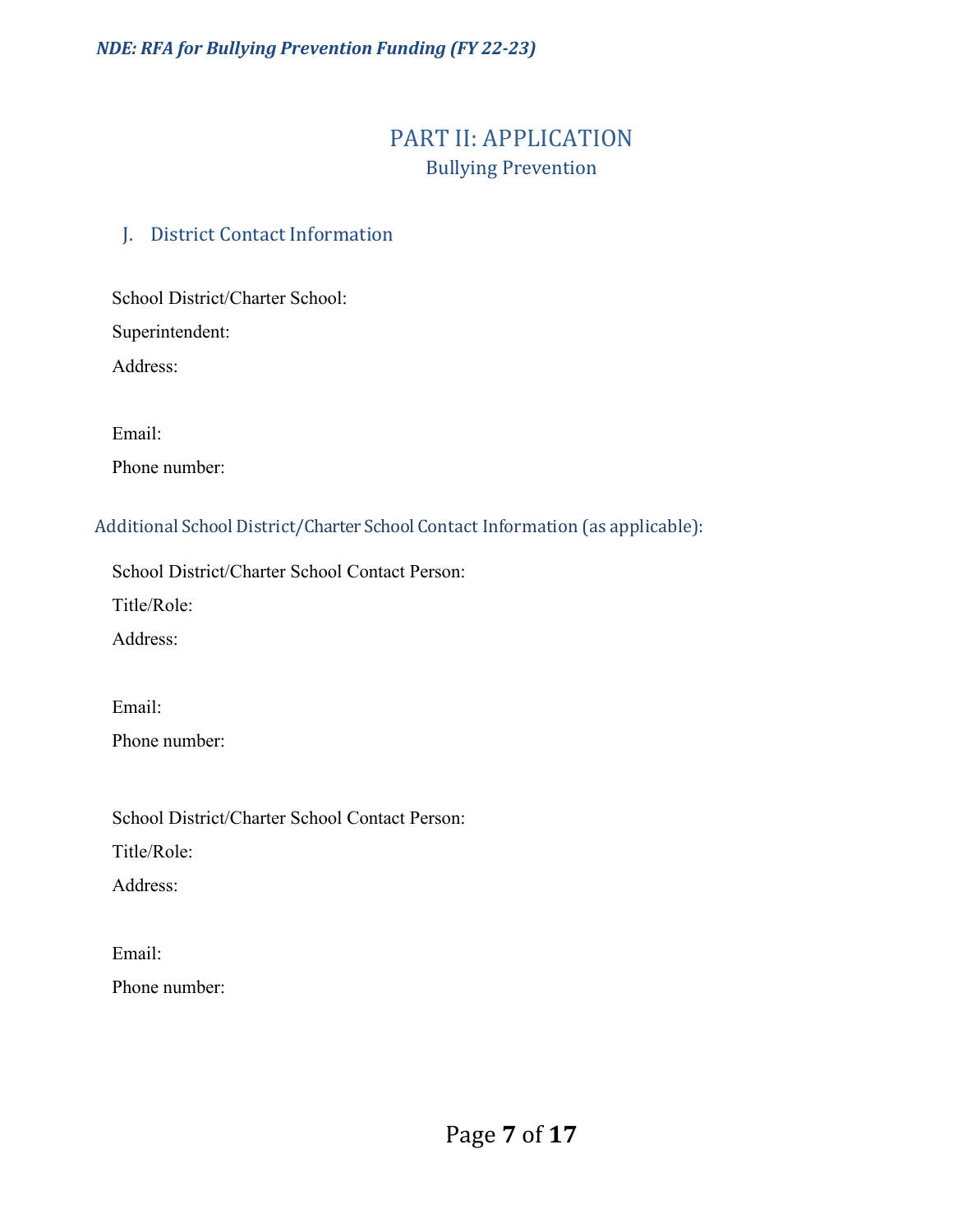# PART II: APPLICATION

#### Bullying Prevention

## K. Application Questions

• *Each school district/charter school will submit ONE application.*

• *All questions in each portion of the application must be addressed completely.*

• *Unsolicited attachments will not be reviewed.*

• *NDE reserves the right to require awardees to amend any and all applications before subgrant funding is awarded.*

Where are you going to implement the project?

District-wide

At specific schools - Please provide the name(s) of the school(s) at which the project will be implemented:

Which priority are you choosing?

The establishment of programs to create a school environment that is free from bullying and cyberbullying

Providing training on the policies adopted by the school district/charter school to prevent bullying and cyberbullying

The development and implementation of procedures that allow students and staff todiscuss bullying and cyber-bullying and the policies surrounding bullying and cyber- bullying

Amount requested: **Applications submitted for funding should be less than \$10,000.00**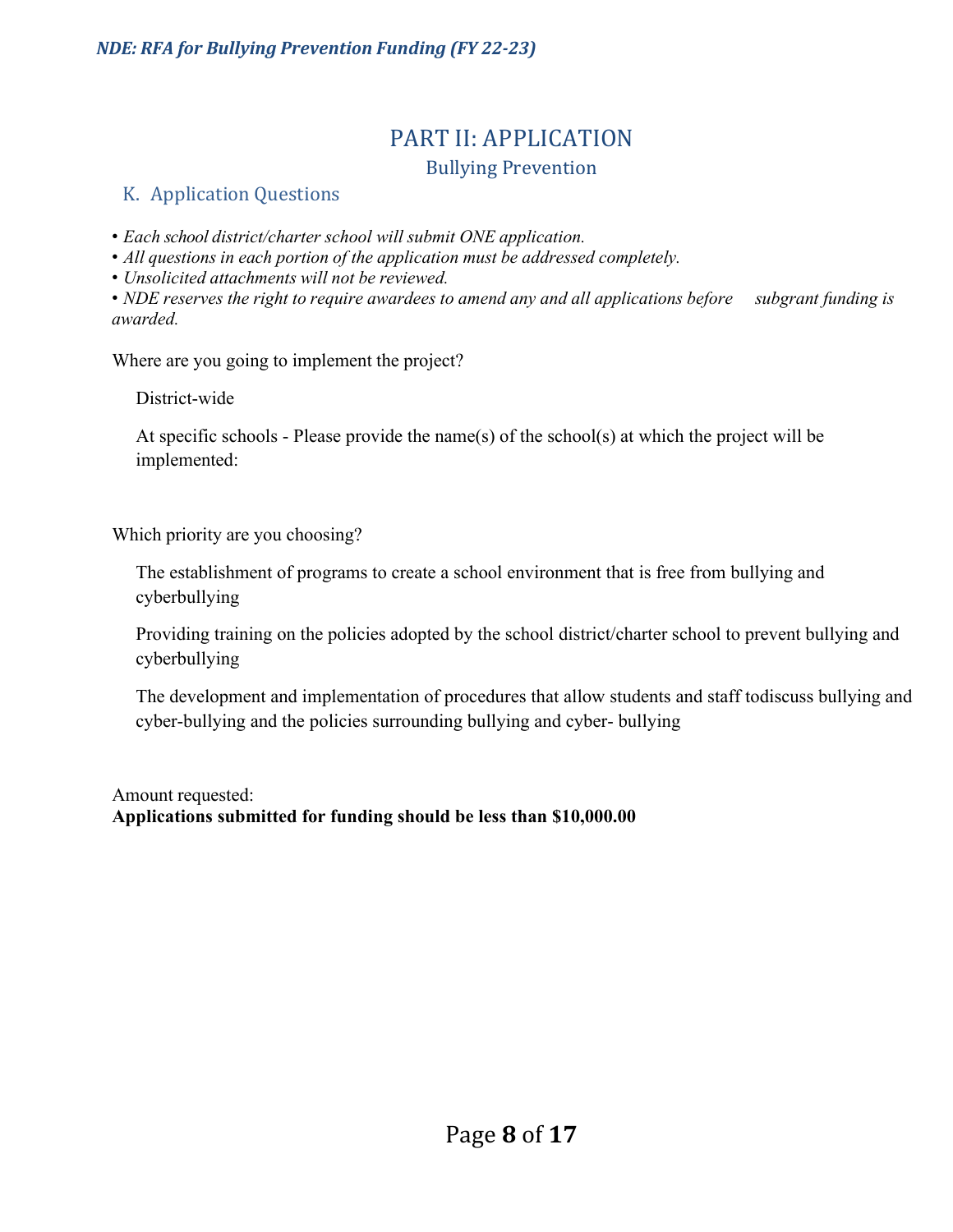#### **Please provide a brief narrative for each question below.**

*Listed for each question are the maximum points based on the evaluation criteria. For information on scoring please see rubric on page 15:*

Question 1: Please list name(s) of proposed curriculum, program, training, or project. Is the program or project evidence based? (Maximum 5 points)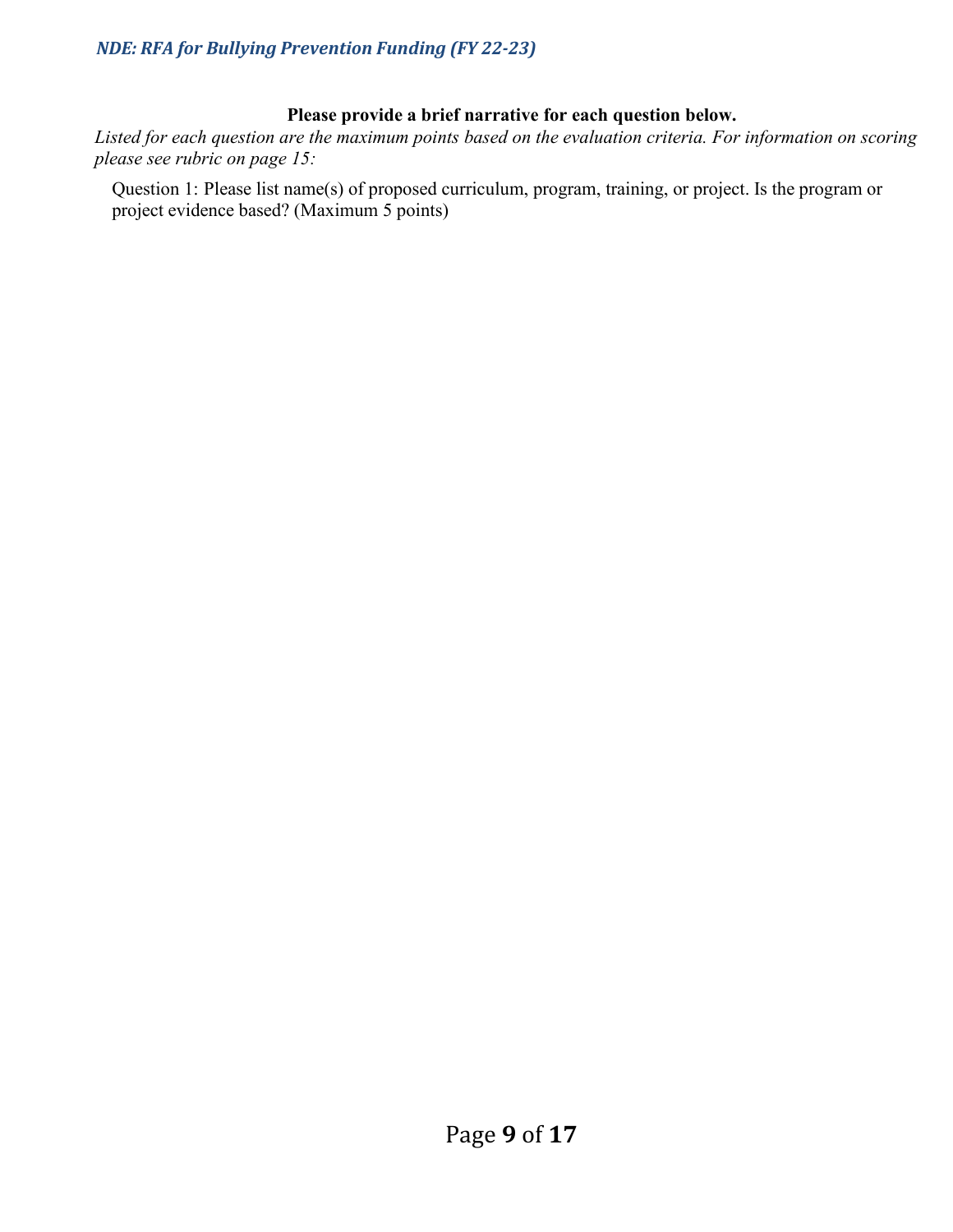Question 2: Describe the proposed program, training, or project and the methods utilized to address or train on bullying and/or cyberbullying (interventions, strategies, and activities, etc.). (Maximum 30 points)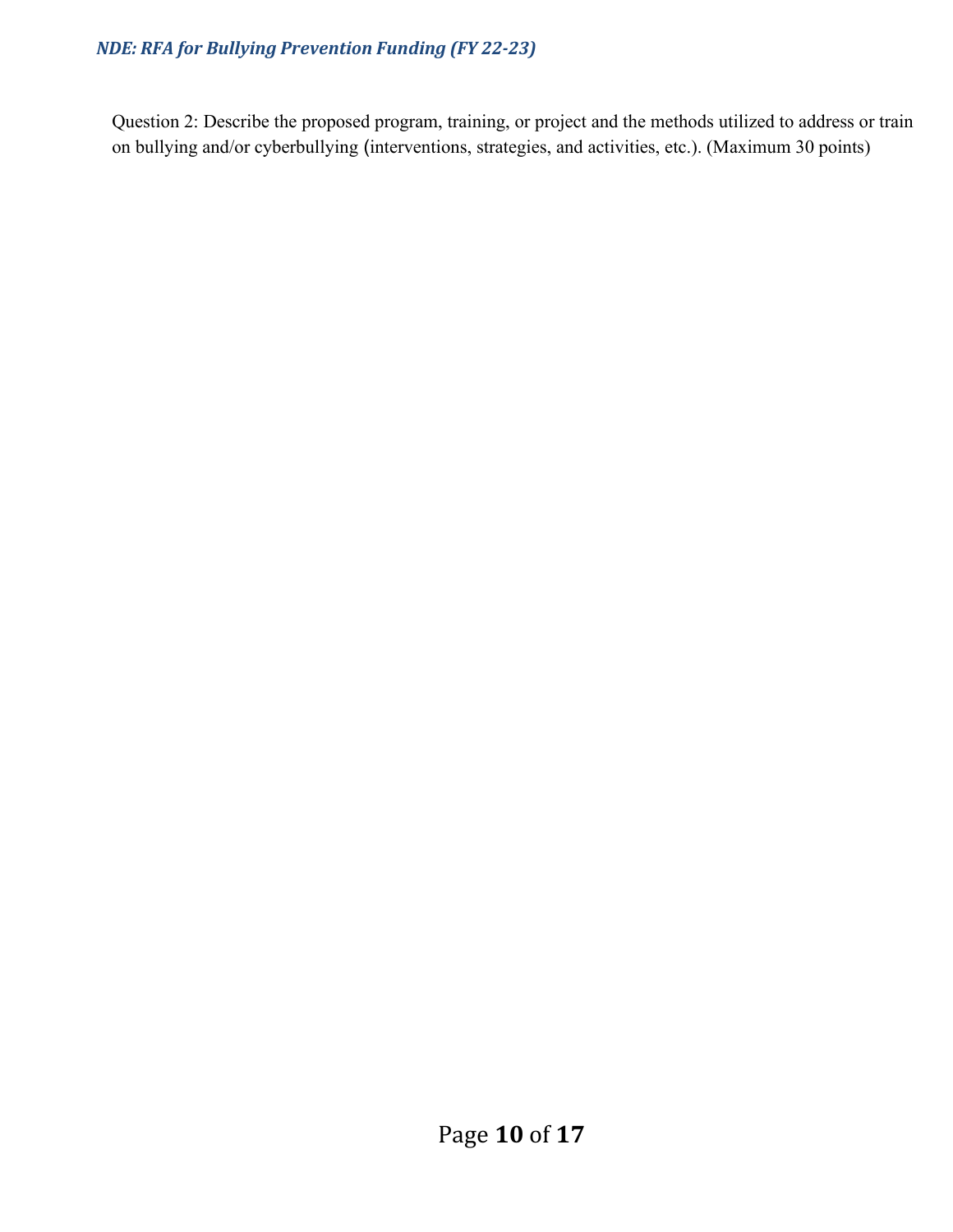Question 3: What does your district or identified school(s) hope to accomplish byimplementing the proposed program, training, or project? (Maximum 30 points)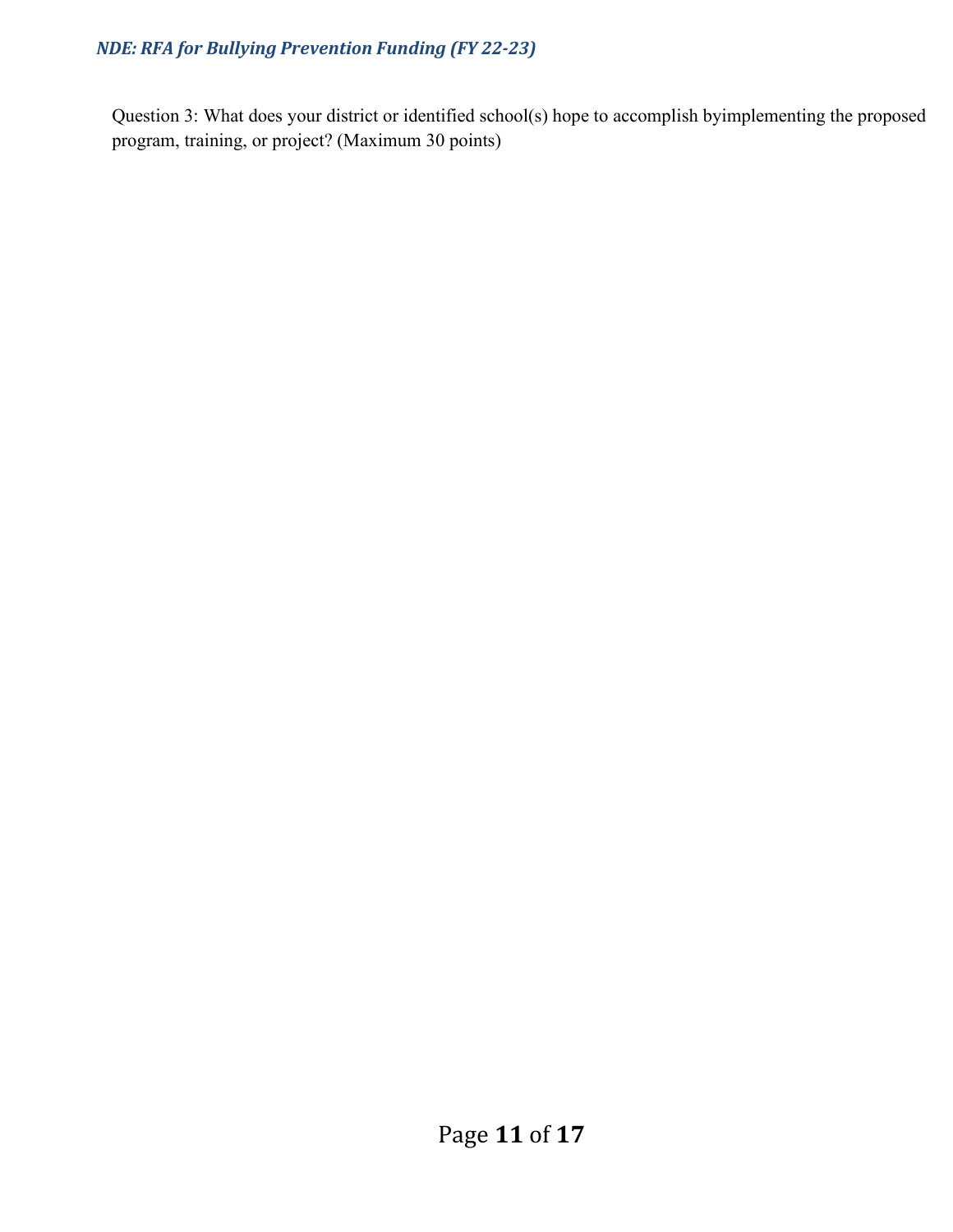Question 4: How will your district or identified school(s) measure the effectiveness of the proposed program, training, or project? (Maximum 30 points)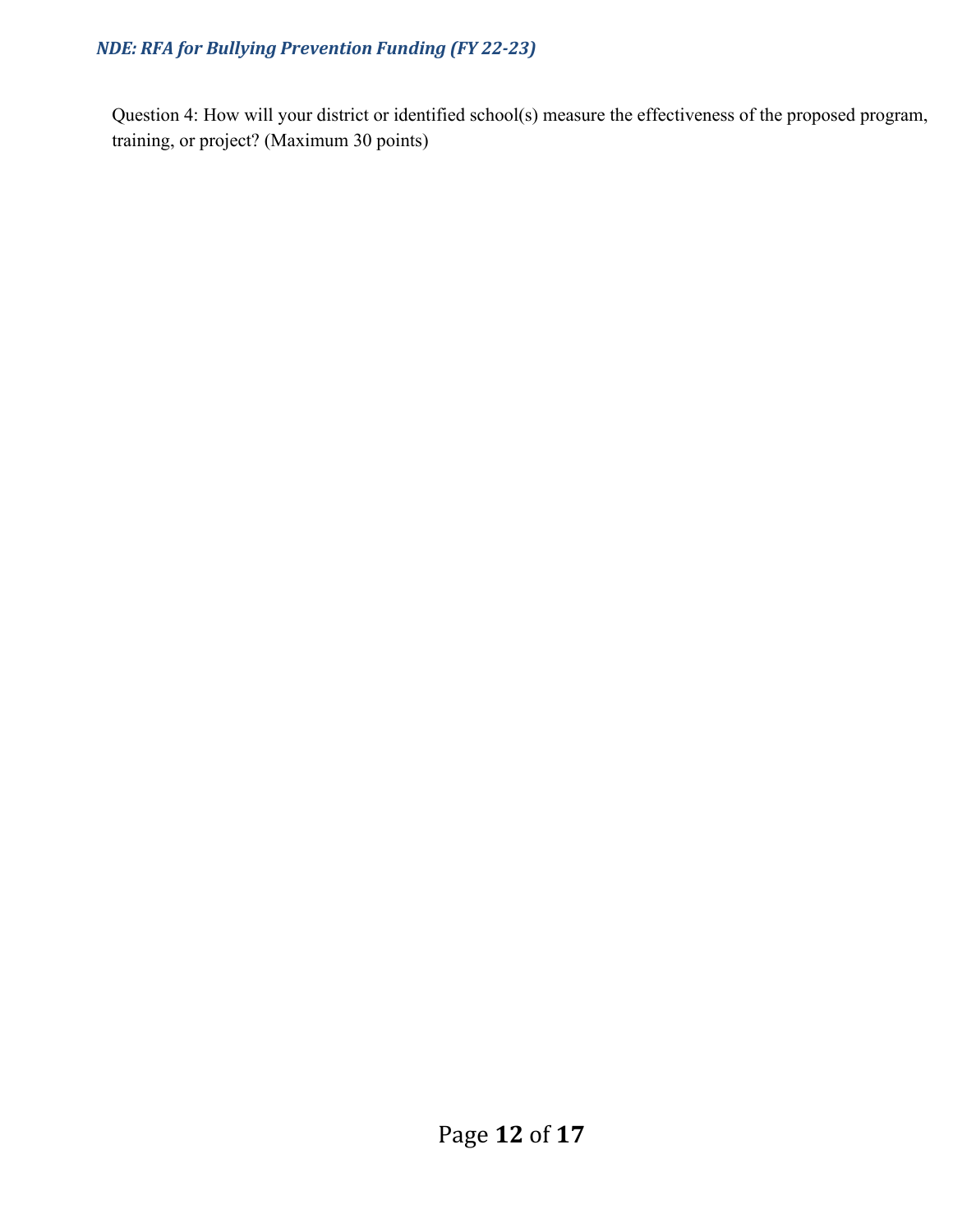Question 5: Please provide budget summary and narrative for requested funding below. (Maximum 5 points)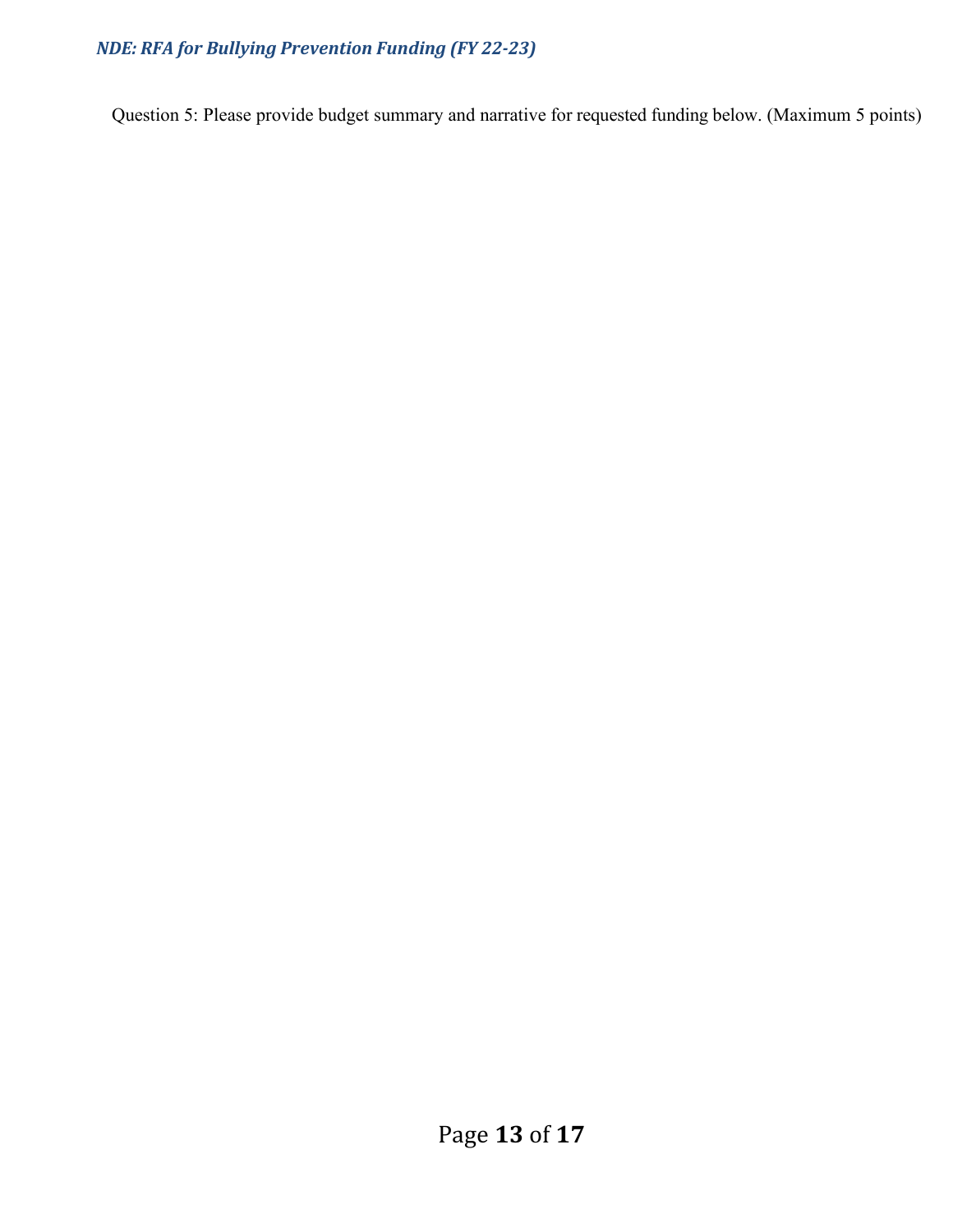# **CERTIFICATION**

## **I HEREBY CERTIFY that, to the best of my knowledge, the information in this application is correct**.

The applicant designated below hereby applies for a subgrant of Nevada state funds for the establishment of programs to create a school environment that is free from bullying and cyber-bullying; the provision of training on the policies adopted by the school district to prevent bullying and cyber-bullying; and/or the development and implementation of procedures that allow students and staff to discuss bullying and cyber-bullying and the policies surrounding bullying and cyber-bullying.

**\_\_\_\_\_\_\_\_\_\_\_\_\_\_\_\_\_\_\_\_\_\_\_\_\_\_\_\_\_\_\_\_\_\_\_\_\_\_\_\_\_\_\_\_\_\_\_\_\_\_ \_\_\_\_\_\_\_\_\_\_\_\_\_ Signature of Superintendent or Authorized Representative Date**

#### **ASSURANCES**

#### **I HEREBY CONFIRM THAT I HAVE READ AND AGREE TO THE FOLLOWING ASSURANCES**

**OF THIS STATE GRANT.** I certify that I am authorized to submit this application, and the information submitted in the application is, to the best of my knowledge, true and accurate. I further certify that any program and activity funded by this grant will be conducted in accordance with all applicable federal and state laws and regulations, application guidelines, instructions, and assurances.

 $\overline{\phantom{a}}$  , and the set of the set of the set of the set of the set of the set of the set of the set of the set of the set of the set of the set of the set of the set of the set of the set of the set of the set of the s **Signature of Superintendent or Authorized Representative Date**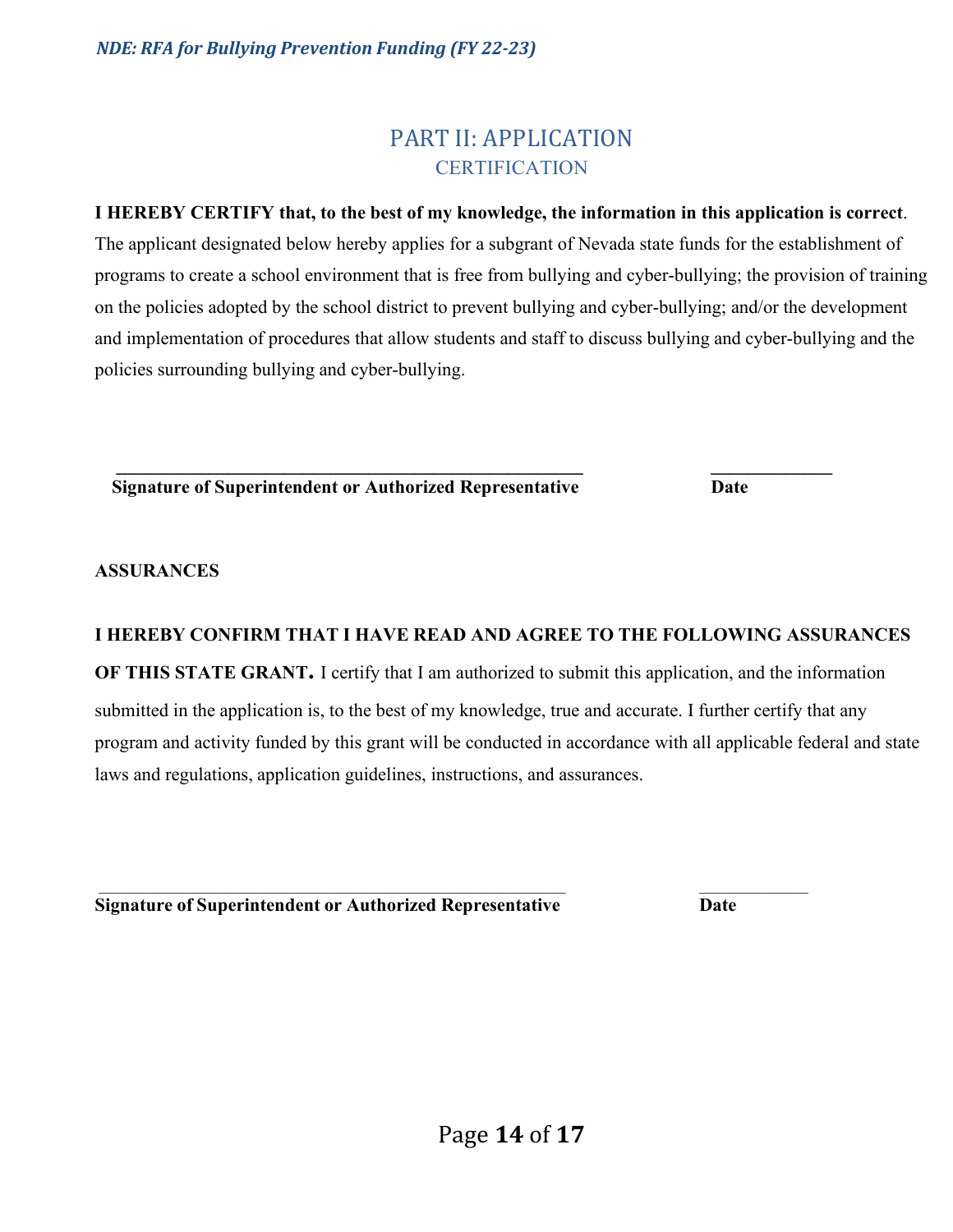# PART III: GUIDANCE DOCUMENTS Budget Instructions

#### Policies and Procedures

- Applicants must use the Budget Expenditure Summary and Narrative form.
- The Budget Expenditure Summary and Narrative should be completed inaccordance with the guidelines established in the [NDE Chart](http://www.doe.nv.gov/Business_and_Support_Svcs/) of Accounts.
- Please note that indirect costs *may not* be applied to state grant funds.

# **Instructions**

#### Budget Narratives

- You must provide a thorough explanation in the narrative of the budget of how the amount being requested has been calculated for each expenditure listed in your budget.
- Be sure to provide a thorough explanation as to which month the proposed program, training or project will occur in your narrative description.
- Be sure to include **all** relevant information, such as the names of programs/curricula with a list of any costs as well as products/deliverables that those costs include, names of vendors (if known), vendor estimates if available, or estimated costs with calculations or rates used to estimate those costs.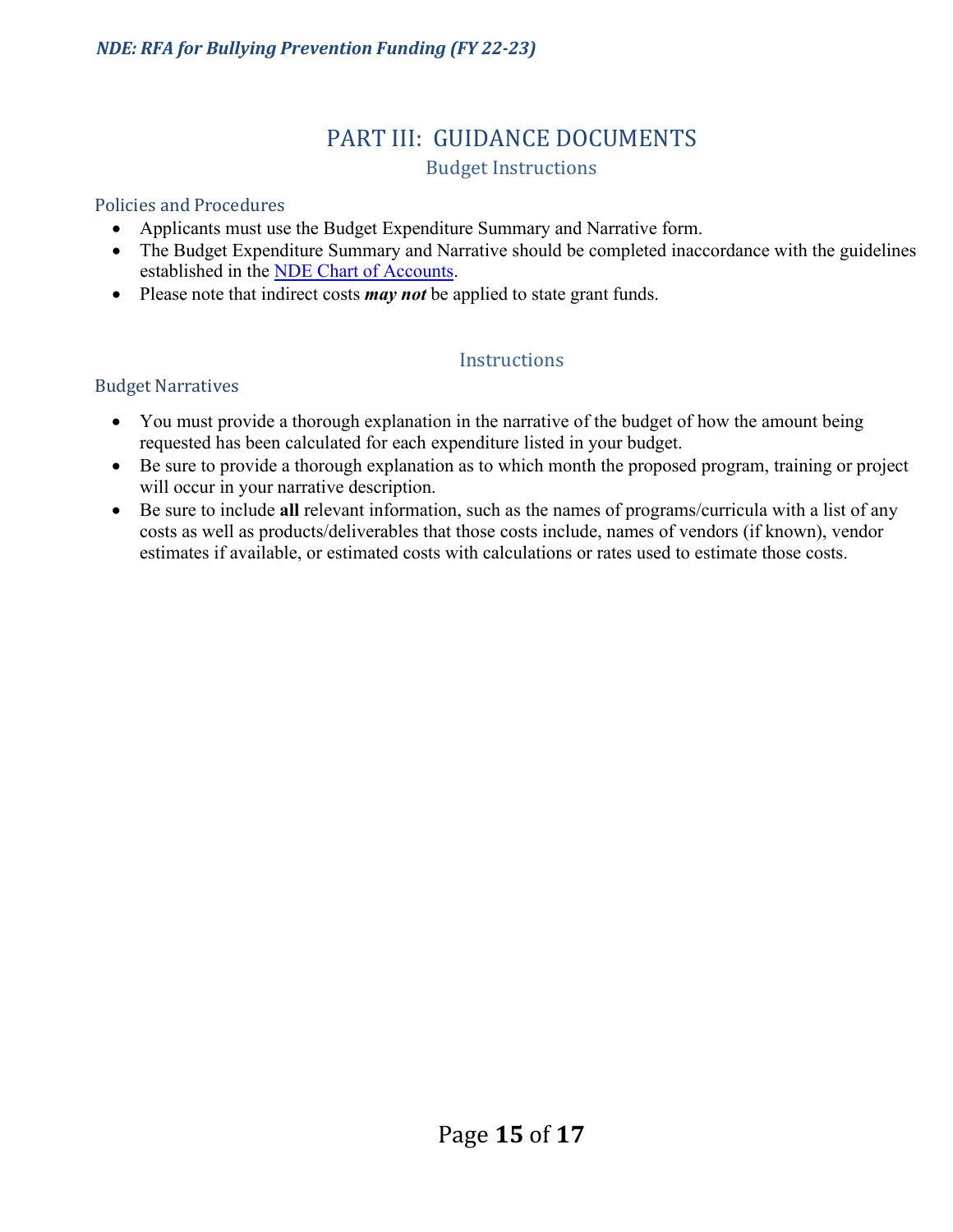# Scoring Rubric (to be used by evaluation committee) Bullying Prevention

| <b>Item in Application</b>                                                                                                                     | <b>Points</b><br><b>Available</b> | <b>Scoring Range</b>                                                                                                                                                                  | <b>Comments</b> | Pointsgiven |
|------------------------------------------------------------------------------------------------------------------------------------------------|-----------------------------------|---------------------------------------------------------------------------------------------------------------------------------------------------------------------------------------|-----------------|-------------|
|                                                                                                                                                |                                   |                                                                                                                                                                                       |                 |             |
| <b>Application Question 1</b>                                                                                                                  | 5 points                          | 0 pts: Not evidence                                                                                                                                                                   |                 |             |
| Is the program or project                                                                                                                      |                                   | based                                                                                                                                                                                 |                 |             |
| evidence based?                                                                                                                                |                                   | 5: Evidence based                                                                                                                                                                     |                 |             |
| <b>Application Question 2</b>                                                                                                                  | 30 points                         | 0 pts: not answered                                                                                                                                                                   |                 |             |
| Describe the proposed<br>program, training, or<br>projectand the methods<br>utilized toaddress or train on<br>bullying and/or<br>cyberbullying |                                   | 1-15: answered only<br>one part or unclear on<br>utilization and<br>additional services<br>16-29: answered both<br>parts and fairly clear<br>onutilization and<br>additional services |                 |             |
|                                                                                                                                                |                                   | 30: answered both<br>parts and very clear on<br>utilization and<br>additional services                                                                                                |                 |             |
| <b>Application Question 3</b>                                                                                                                  | 30 points                         | 0 pts: not answered                                                                                                                                                                   |                 |             |
| What does your district or<br>identified school(s) hope to<br>accomplish by implementing<br>the proposed program,<br>training, or project?     |                                   | 1-15: answer is unclear<br>on accomplishment of<br>implementing the<br>proposed program,<br>training, or project                                                                      |                 |             |
|                                                                                                                                                |                                   | 16-29: answer is fairly<br>clear on<br>accomplishment of<br>implementing the<br>proposed program,<br>training, or project                                                             |                 |             |
|                                                                                                                                                |                                   | 30: answer is very<br>clear on<br>accomplishment of<br>implementing the<br>proposed program,<br>training, or project                                                                  |                 |             |